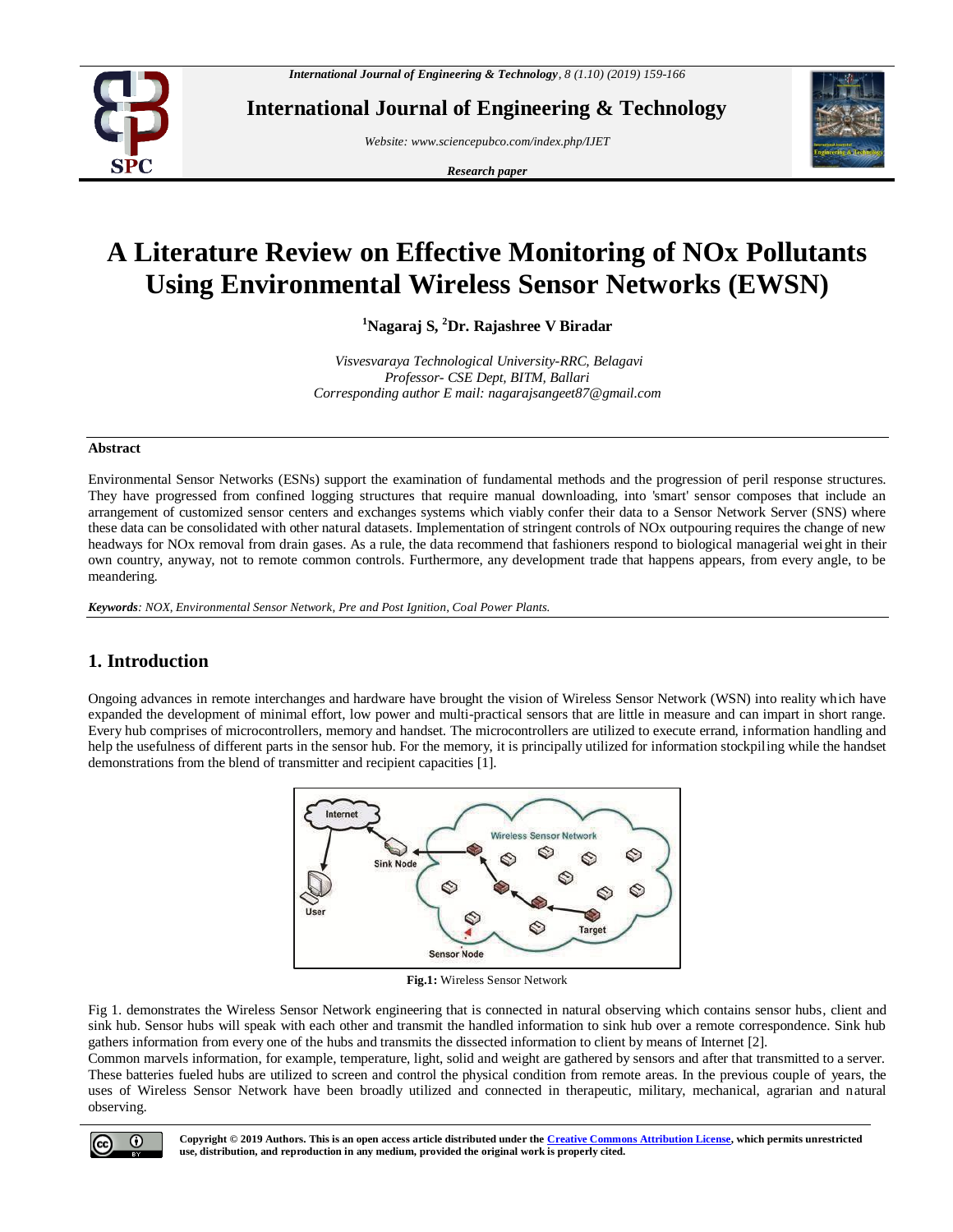For as long as couple of years, Wireless Sensor Network has been connected in different fields and generally in condition observing applications. Ecological checking is the principle independence which may contribute expansive impacts. The shaky climate conditions as of late showed how imperative a profound comprehension of our environment and its advancement is for individual.

#### **1.1. Air Contamination and Nox**

Although the wellbeing impacts of long haul introduction to air contamination are entrenched, it is hard to successfully impart the wellbeing dangers of this (to a great extent undetectable) chance factor to general society and strategy creators. The reason for this examination is to build up a technique that communicates the wellbeing impacts of air contamination in an equal number of day by day latently smoked cigarettes.

Techniques: Defined changes in PM2.5, nitrogen dioxide (NO2) and Black Carbon (BC) fixation were communicated into number of inactively smoked cigarettes, in view of proportional wellbeing dangers for four result measures: Low Birth Weight (2500 g at term), diminished lung work (FEV1), cardiovascular mortality and lung disease. To depict the quality of the association with ETS and air poisons, we outlined the epidemiological writing utilizing distributed or new meta-investigations [3].

Results: Realistic augmentations of 10 mg/m3 in PM2.5 and NO2 focus and a 1 mg/m3 augment in BC fixation relate to by and large (standard mistake in enclosures) 5.5 (1.6), 2.5 (0.6) and 4.0 (1.2) latently smoked cigarettes every day over the four wellbeing endpoints, individually. The vulnerability reflects contrasts in proportionality between the wellbeing endpoints and vulnerability in the fixation reaction capacities. The wellbeing danger of living along a noteworthy road in Amsterdam is, contrasted with a counterfactual circumstance with 'clean' air, proportionate to 10 every day inactively smoked cigarettes.

Determinations: We built up a technique that communicates the wellbeing dangers of air contamination and the medical advantages of better air quality in a straightforward, engaging way. The strategy can be utilized both at the national/local and the nearby level. Assessment of the value of the technique as a specialized device is required.

#### SOURCES OF NOX

In 2007 aggregate nitrogen oxides discharge in Poland achieved 890 Gg, as far as NO2 this was 50 Gg more than in 2000 (Central Statistical Office, 2009). This is essentially a result of intensity plants and vehicles, Fig. 2. Following the promotion to the EU, Poland consented to diminish the emanation furthest reaches of NOx underneath 200 mg/m3 after 2015 (Dora et al., 2009) [4].

Worldwide offers of NOx anthropogenic sources are like those saw in Poland. Referred to after Elzey et al. (2008) the essential wellsprings of NOx emanation incorporate engine vehicles (55%) and modern, business ignition forms (45%). Expanded ignition of petroleum derivatives since the most recent century has been an essential wellspring of NOx, prompting the expansion of poisons focus in the air. Be that as it may, different wellsprings of NOx, for example, the creation and utilization of nitric corrosive ought not be disregarded. Amid nitric corrosive plant activity and nitrification and oxidation of natural mixes with the utilization of nitric corrosive, nitrous gases in fluctuating focuses are shaped (Dyer Smith and Jenny, 2005).

NOx produced from cremation forms comprise in 95% of NO nitric oxide and 5% NO2 nitrogen dioxide (Gomez-Garcia et al., 2005; Van Durme et al., 2008; Wang et al., 2007). In this manner, nitrogen dioxide shaped in the environment through the photochemical oxidation of nitric oxide is an auxiliary poison. In any case, it has been demonstrated that for portable wellsprings of NOx the offer of NO2 essential discharge may be variable. Besides, it is subject to the vehicle compose, and states of task (Carslaw and Beevers, 2004). Kartenbuch et al. (2001) performed tests evaluating the measure of essential NO2 discharged from oil, diesel vehicles and diesel trucks [5]. They got NO2/NOx blend proportion of b0.2 vol.%, 5.9 vol.% and 11.0 vol.% for oil, diesel vehicles and diesel trucks, separately. Though, nitrous oxide N2O other than being created in ignition procedures of non-renewable energy source and biomass is likewise transmitted from substance industry exercises, for example, adipic corrosive generation for Nylon 6.6 and nitric corrosive make.

Common wellsprings of NOx, regardless of not being as pivotal as anthropogenic ones, are yet worth posting: oxidation of NH3, lightning, and fountain of liquid magma exercises [6].



**Fig. 2:** Nitrogen oxides outflow 2011.

## **1.2. Impacts of Nox**

#### a. NOX Post Burning

NOX emanations can be controlled by means of adjustments to the burning procedure or by treatment of pipe gas after ignition. The essential post-ignition methods are specific reactant diminishment (SCR) and particular non-synergist decrease (SNCR). SCR has a higher capital cost than SNCR yet can decrease emanations by as much as 80– 90%, contrasted with only 30– 40%reduction from SNCR innovations [7].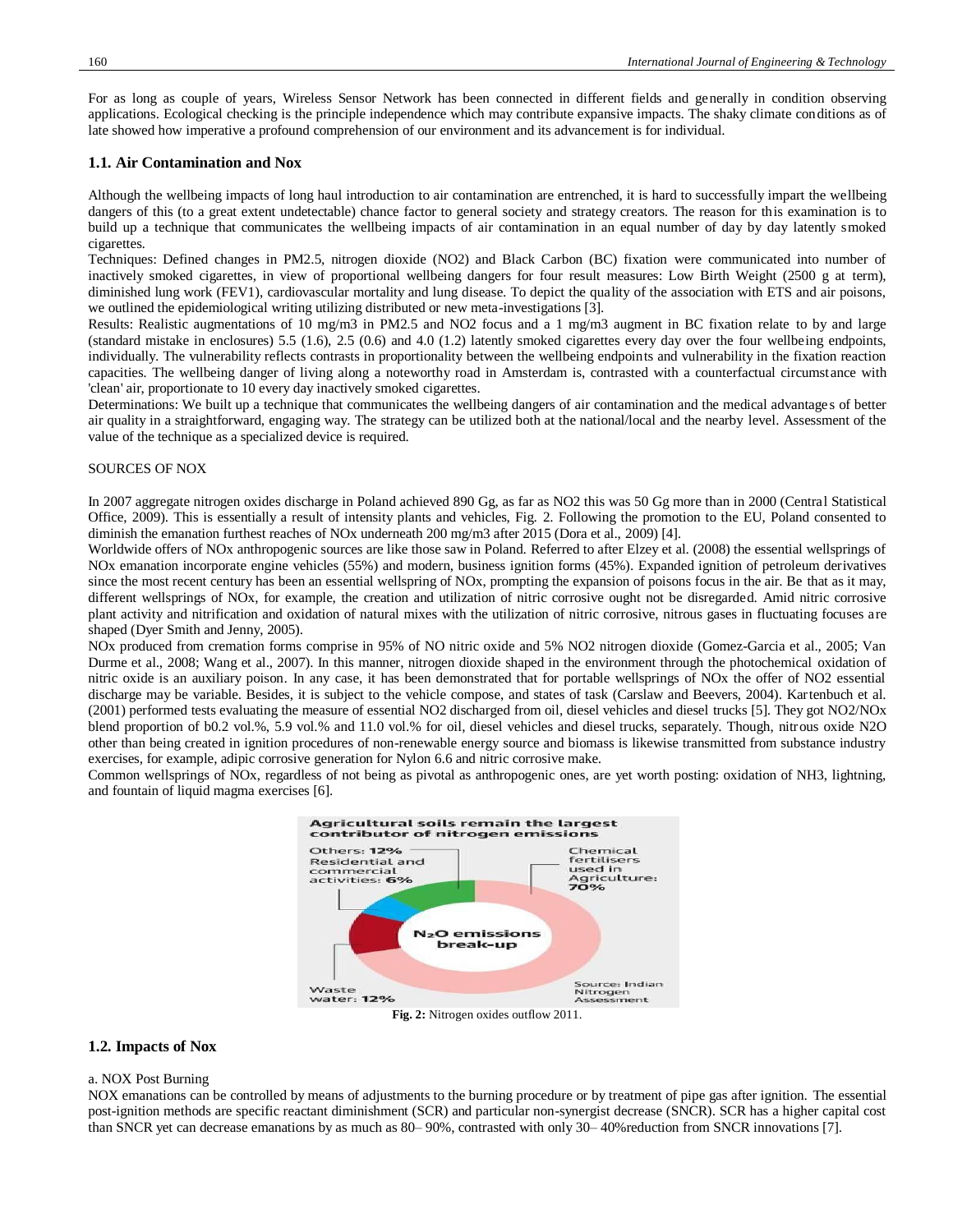|                              | US.  | %    | Germany | $\%$ | Japan | %    |
|------------------------------|------|------|---------|------|-------|------|
| Total number of plants       | 1150 |      | 228     |      | ι8.   |      |
| Combustion modification only | 415  | 36.1 | 68      | 29.8 | 22    | 25.3 |
| Use post-combustion          | 44   | 3.8  | 118     | 51.8 | 51    | 58.6 |
| Of these                     |      |      |         |      |       |      |
| Post-combustion only         | 22   | 1.9  |         | 11.8 |       | 6.9  |
| <b>Both</b>                  | 22   | 1.9  |         | 39.9 | 45    | 51.  |

Table 1: Summary Of No<sub>x</sub> Control Techniques Used At Coal-Fired Power Plants

The table shows the total number of coal-fired power plants reported in the CoalPower4 database as of 2000, as well as the number of plants using each type of NO<sub>x</sub> control technique. For those plants using post-combustion techniques, the last rows indicate whether they use post-control techniques alone or in tandem with combustion modification.

In that capacity, SCR is the innovation of decision for plants confronting tight NOX emanations limitations, for example, in Germany and Japan. Table 1 demonstrates the quantity of plants utilizing post-burning procedures versus those utilizing ignition adjustment, taken from the CoalPower4 database. This database, accessible from the International Energy Agency's Clean Coal Center, incorporates coal-let go plants in task starting at 2000. While the dominant part of Japanese and German coal-let goes plants utilize post-ignition strategies, only 44 postburning treatment methods were being used in 1150 US units (3.8%) [8].

## **2**. **Part of Ewsn's in Observing Nox**

### What is an Environmental Sensor Network?

An Environmental Sensor Network involves a variety of sensor hubs and an interchanges framework which enables their information to achieve a server Fig. 5. The sensor hubs accumulate information independently and an information organize is generally used to pass information to at least one base stations, which forward it to a Sensor Network Server (SNS). A few frameworks send summons to the hubs keeping in mind the end goal to bring the information, while others enable the hubs to send information out self-ruling [9] [10].



**Fig. 5:** Schematic diagram showing the different parts of an Environmental Sensor Network.

Sensor systems can be wired together, and there are various extremely critical ventures (especially those submerged) that utilization this technique (e.g. Leo-15 Coastal Cabled Observatory — Glenn et al., 2006; NEPTUNE venture — Phibbs and Lentz, 2006). Be that as it may, for some applications the point is to move towards remote sensor systems, as links are frequently unrealistic, prominent and can exasperate nature being observed. Where the sensor hubs powerfully intercommunicate with a specific end goal to set up a system this is named a specially appointed system. Diverse kinds of information are gathered by the sensor hubs. This incorporates application parti cular ecological parameters and in addition nonexclusive information, for example, meteorological or differential Global Positioning System (dGPS). This information can be in various structures, computerized and simple, spatial and transient, alphanumeric or picture, settled or moving. At the SNS level the information can be imagined and broke down inside a Geographic Information System (GIS), joined with a satellite picture or potentially delineate, distributed through the Web to give clients consistent access to data.

Climbing the chain of command from sensor hubs through to the Sensor Network Server the frameworks by and large increment in computational power, information stockpiling and power accessibility. The sensor hubs can store information, settle on choices about what information to pass on (e.g. neighborhood) and even settle on choices about when and what to detect (when conditions are proper). The versatility of sensor hubs or base stations might be high and require area frameworks. In the event that an extensive number of sensor hubs are required then they would regularly be sorted out as a specially appointed arrangement of bunches with agent hubs conveying a gathering's information to base stations. There may likewise be intercommunication between the SNS and sensor hubs (process reaction), e.g. on the off chance that an oil slick happens or climate estimate recommends a tempest will happen then the hubs can switch on or change their conduct.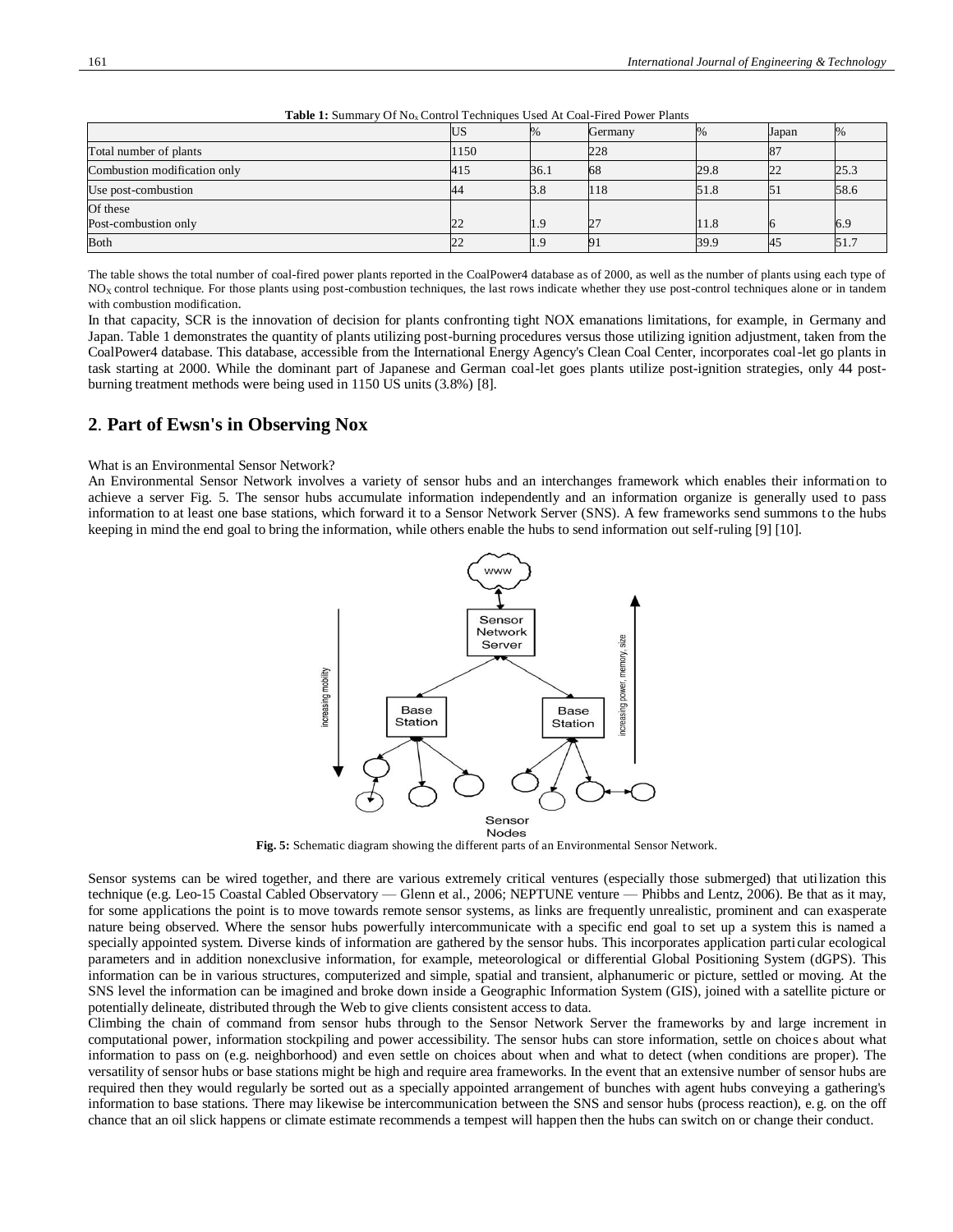$< 0.001m$ 



large nodes 'envinode' >0.1m<br>**Fig. 6:** Schematic diagram to show the scales of sensor nodes from large scale fixed nodes.

| Table 2: Some Examples Of Different Environment Sensor Network; Their Type, Sensors And Scale |  |
|-----------------------------------------------------------------------------------------------|--|
|-----------------------------------------------------------------------------------------------|--|

| Example                                                                                                                        | Type of ESN                                                   | Sensors                                                                     | Scale               |
|--------------------------------------------------------------------------------------------------------------------------------|---------------------------------------------------------------|-----------------------------------------------------------------------------|---------------------|
| Global Seismographic<br>Networkhttp://www.iris.edu                                                                             | Large Scale Single Function<br>Network - seismology           | Seismometer accelerometer                                                   | Global              |
| The Georgia Automated Environmental Monitoring<br>Network http://www.georgiaweather.net/                                       | Large Scale Single Function<br>Network — weather              | Meteorological data                                                         | Regional            |
| Web based hot spot modelling using<br>GEOS http://goes.higp.hawaii.edu/                                                        | Large Scale Single Function<br>Network — remote sensing       | Multispectral imaging                                                       | Pacific rim and USA |
| Deep-ocean Assessment and Reporting of Tsunamis<br>(DART)<br>http://www.ndbc.noaa.gov/dart.shtml                               | Large Scale Single Function<br>Network — tsunamis monitoring  | Oceanographic and meteorological<br>data+bottom pressure recorders          |                     |
| SNOTEL http://www.wcc.nrcs.usda.gov/ snotel/snotel-<br>info.html                                                               | Large Scale Single Function<br>$Network$ — snow depth sensing | Snow thickness                                                              | Regional            |
| National Science Foundation Polar UV Monitoring<br>Network http://www.biospherical.com/NSF/default.asp Network — UV monitoring | Large Scale Single Function                                   | UV                                                                          | Polar regions       |
| The Pacific Northwest Seismograph Network<br>http://www.pnsn.org/welcome.html                                                  | Large Scale Single Function<br>Network — Seismology           | Seismic sensors                                                             | Regional            |
| 5 seismic projects http://www.cens.ucla.edu                                                                                    | Large Scale Single Function<br>$Network - seismology$         | Seismology                                                                  | 100 m-regional      |
| Tropical Atmosphere Ocean Project<br>http://www.pmel.noaa.gov/tao/index.shtml                                                  | Large Scale Single Function<br>$Network$ — oceanography       | Oceanographic and meteorological<br>data                                    |                     |
| King County Lake Data<br>http://dnr.metrokc.gov/wlr/waterres/ lakedata/index.htm Network — water quality                       | Localised Multifunction                                       | Weather, pH, conductivity, dissolved Local<br>oxygen, chlorophyll           |                     |
| Onondaga Lake Improvement Programme<br>http://waterontheweb.org/data/onondaga/                                                 | <b>Localised Multifunction</b><br>Network — water quality     | Temperature, dissolved oxygen<br>concentration, salinity                    | Local               |
| <b>Olentangy River Wetland Research Park</b><br>http://swamp.ag.ohio-state.edu/                                                | Localised Multifunction<br>Network — water quality            | Weather, hydrodynamic sensors,<br>webcam                                    | Local               |
| Ipswich-Parker Suburban WATershed Channel<br>http://www.ipswatch.sr.unh.edu/index.html                                         | <b>Localised Multifunction</b><br>Network — water quality     | River flow, quality, precipitation,<br>estuarine depth and quality, weather | Regional            |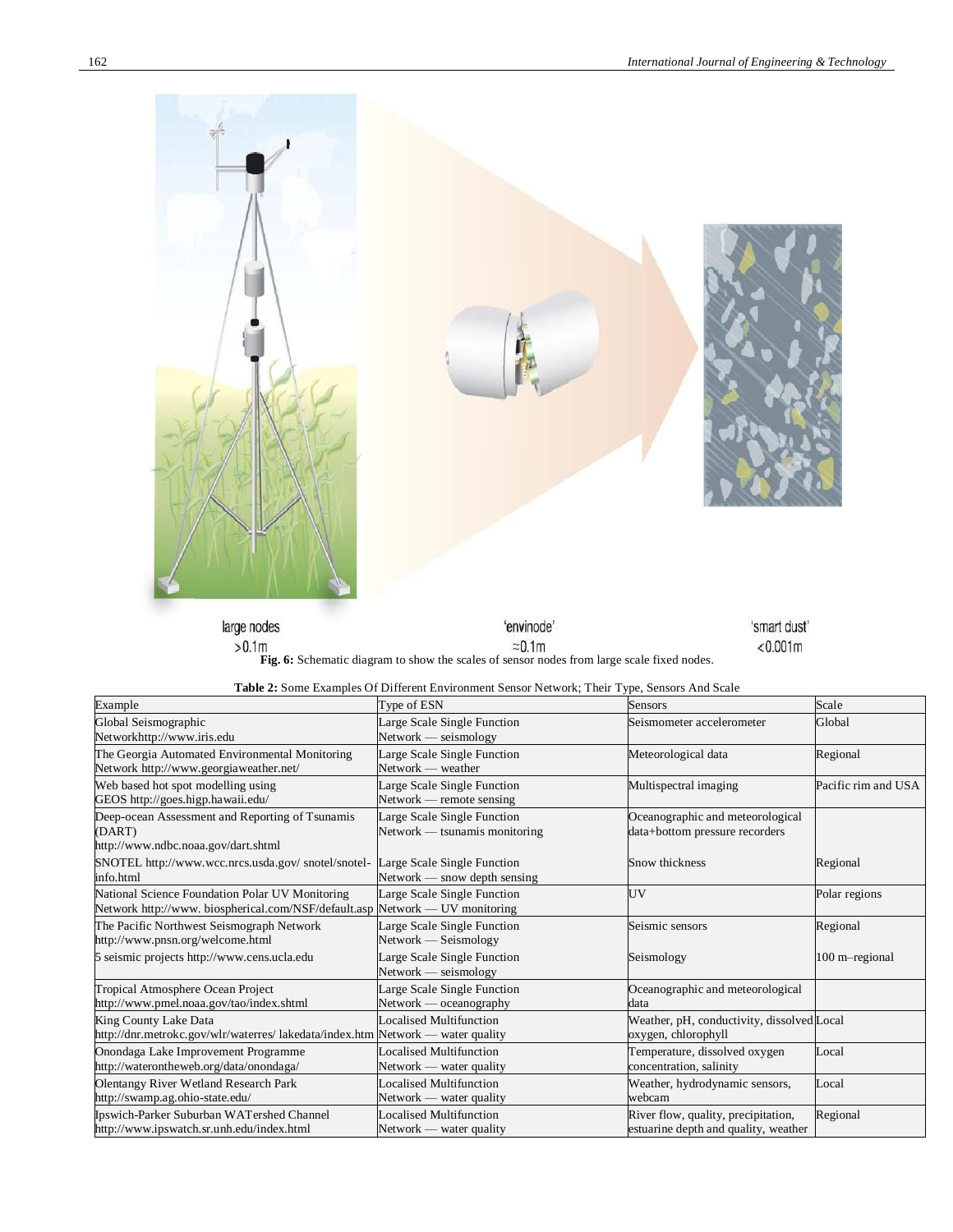| 8+ habitat sensing projects http://www.cens.ucla.edu          | <b>Localised Multifunction</b><br>Network — habitat monitoring | Microclimate, video camera, with<br>soil respiration $(CO_2)$ , nutrient flux<br>(N, P, etc.) | $100 \text{ m} - 1 \text{ km}$ |
|---------------------------------------------------------------|----------------------------------------------------------------|-----------------------------------------------------------------------------------------------|--------------------------------|
| Great Duck Island http://www.greatduckisland.net/             | Localised Multifunction<br>Network — habitat monitoring        | Temperature, light, humidity                                                                  | $>100 \text{ m}$               |
| <b>Huntington Gardens</b><br>http://www.sensorwaresystems.com | <b>Localised Multifunction</b><br>Network — habitat monitoring | Light levels, air temperature and<br>humidity, soil temperature and soil<br>moisture          | 1 km                           |
| Tucson Flooding Project<br>http://www.sensorwaresystems.com   | Localised Multifunction<br>Network — habitat monitoring        | Ambient air temperature, relative<br>humidity, and light level. soil<br>moisture              | 1 km                           |

# **3. Cases of Environmental Sensor Networks**

Natural Sensor Networks shift in their scale and capacity. Since the point of an ESN is to naturally detect the earth, we have taken an exceptionally expansive view on what includes such a system. Here we portray the properties of some unique kinds of frameworks, which are abridged underneath and in above Table 2 and Fig. 7. This rundown is in no way, shape or form far reaching, however shows a scope of more than 50 current illustrations [11] [12].



**Fig. 7:** Schematic diagram to illustrate different types of Environmental Sensor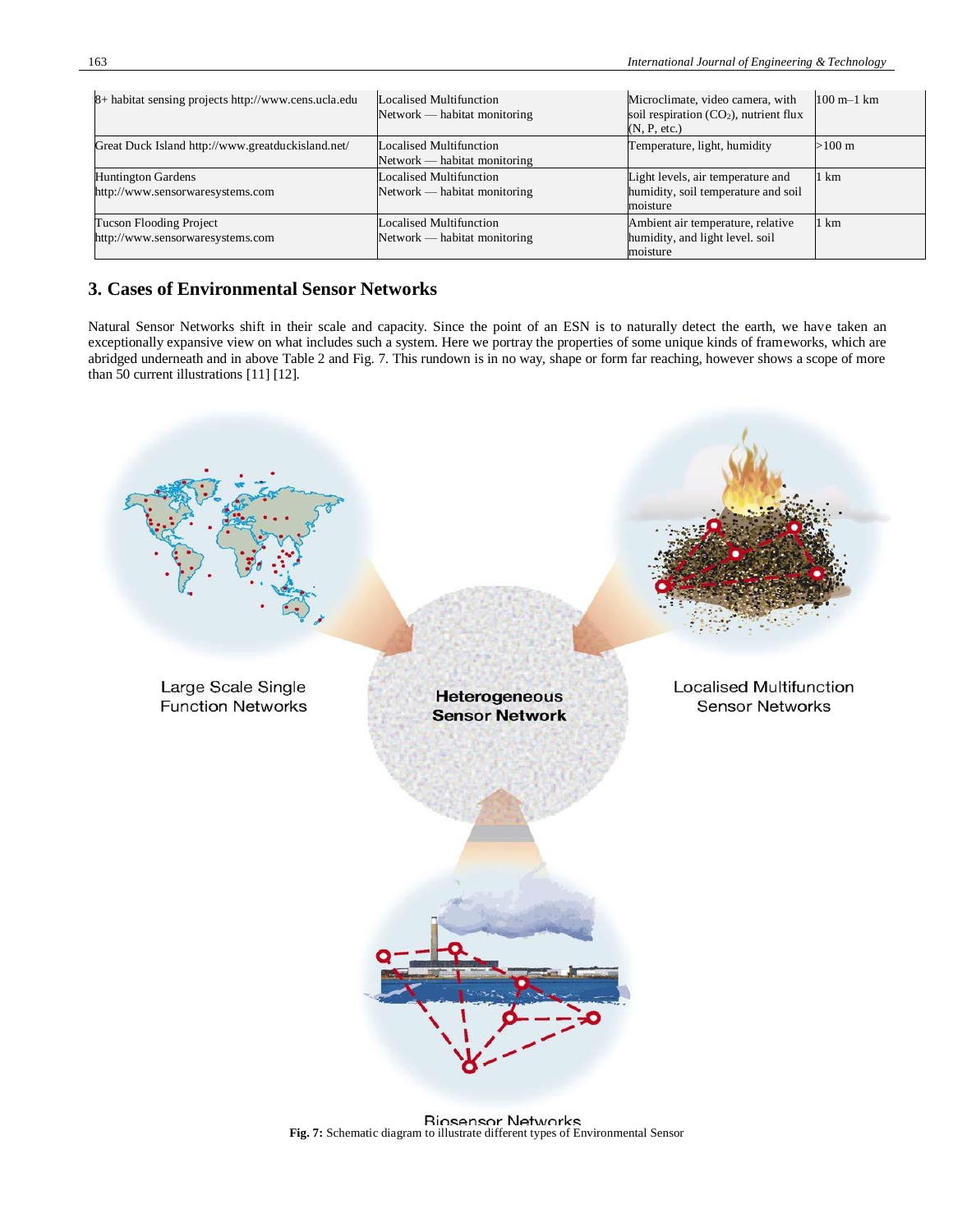# **4. Literature Survey-Table 3.**

| S1.no          | Title & Publication details                                                                                                                                                                         | Author(s)                                                               | Contribution/s                                                                                                                                                                                                          | Limitations                                                                                                                                                                     |
|----------------|-----------------------------------------------------------------------------------------------------------------------------------------------------------------------------------------------------|-------------------------------------------------------------------------|-------------------------------------------------------------------------------------------------------------------------------------------------------------------------------------------------------------------------|---------------------------------------------------------------------------------------------------------------------------------------------------------------------------------|
| $\mathbf{1}$   | Case study: monitoring of air quality in<br>king faisal university using a<br>microcontroller and wsn<br>Published by-Elsevier ProcSci<br>Year-2013                                                 | Qasem abu al-haija,<br>hasan al-qadeeb and<br>abdulmohsen al-<br>lwaimi | It gives a constant data about the<br>level of air contamination in various<br>areas, and in addition give alarms in<br>instances of extreme change in<br>nature of air.                                                | The circuit can be enhanced to gauge the<br>level of different gases noticeable all<br>around such sulfureted hydrogen (h2s),<br>ammonia (nh3), alcohol and numerous<br>others. |
| $\overline{c}$ | of<br>The<br>importance<br>including<br>carcinogenic benzene in real-time<br>ambient air quality data in delhi<br>Published by- COMSNET IEEE<br>Year-2016                                           | Nancy Agrawal<br>Arushi baboota                                         | The sensor in view of gold<br>nanoparticles and carbon nanotubes<br>gives off an impression of being the<br>most suitable choice in light of its<br>details.                                                            | Photoionization detectors $(pids)$ – pids are<br>not completely selective towards the<br>detection of benzene as they are sensitive<br>towards other gases and other vocs too.  |
| 3              | Wireless sensor network applications: a<br>study in environment monitoring system<br>Published by-Elsevier PrcoSci<br>Year-2012                                                                     | Mohd fauzi othman,<br>khairunnisa shazali                               | This paper audits the remote sensor<br>organize applications which center<br>for the most part around the<br>ecological observing framework.                                                                            | Real mishap is identification in modern<br>zones must be finished.                                                                                                              |
| $\overline{4}$ | Air pollution in perspective:<br>health risks of air pollution<br>expressed in equivalent numbers<br>of passively smoked cigarettes<br>Published by-Elsevier Environmental<br>Research<br>Year-2016 | Saskia c. Van der<br>zee, paul h. Fischer,<br>gerard hoek               | Authors have built up a strategy to<br>express the wellbeing impacts of air<br>contamination into proportionate<br>measures of detached smoking, in<br>light of the as of now accessible<br>epidemiologic confirmation. | Another critical wellspring of vulnerability<br>is the presumption of the everyday<br>measure of cigarettes that a smoker<br>smokes inside at home.                             |
| 5              | Passive samplers for nox<br>monitoring: a critical review<br>Published by-Academic<br>Publisher Netherlands<br>Year-2003                                                                            | C.k. varshney, abhai<br>pratap singh                                    | This paper presents a<br>comprehensive review including,<br>historical development and critical<br>assessment of validation studies<br>along with comparison of both<br>badge and tube type passive<br>samplers.        | This paper doesn't manage the dynamic<br>samplers and constant qualities.                                                                                                       |
| 6              | Prediction of nox concentration<br>from coal combustion using ls-<br>svr<br>Published by- IEEE Trans<br>$Year-2010$                                                                                 | Ligang zheng, hailin<br>jia, shuijun yu,<br>minggao yu                  | The ls-svr display gives the other<br>option to bpnn and grnn<br>demonstrate.                                                                                                                                           | This paper has the limited predictive<br>precision over grnn                                                                                                                    |

# **5. Abatement of Nox**

## **5.1. NOx decreases techniques for modern and general power plants**

On account of cremation forms happening in control stations three ways to deal with reduction of NOx emanation are known: precombustion, ignition alteration and post-burning systems which are additionally described in below sections.

## **5.2. Pre-burning and ignition alteration**

Pre-burning essentially implies fuel decontamination keeping in mind the end goal to diminish the measure of nitrogen or picking the fuel with low nitrogen content like petroleum gas rather than diesel oil and so forth [13]. It is notable that fuel compose influences the arrangement of NOx through the measure of fuel bound nitrogen (Friebel and Köpsel, 1999). The measure of framed NOx increases for such powers as methanol, ethanol, flammable gas, propane, butane, ultra-low nitrogen fuel oil, fuel oil and coal (Latta et al., 1998). Moreover, substitution of air in the ignition procedure by unadulterated oxygen can likewise essentially diminish the arrangement of NOx. Along these lines, neither warm, nor incite NOx can be shaped (Sterner and Turnheim, 2009). The principle downside of this arrangement is its staggering expense. Because of pre-burning methods, it is simpler to come to the required levels of NOx outflow with the utilization of staying two different ways of NOx emanation control [14].

Burning adjustment can be essentially portrayed as change of operational conditions keeping in mind the end goal to diminish the NOx development. These techniques turned out to be very regular in Poland, since they empowered to satisfy residential norms of NOx outflows (500– 600 mg/m3) (Dora et al., 2009). Be that as it may, they are not adequate to meet new considerably more thorough EU outflow limits.

The principal tests on decreasing NOx outflow by methods for ignition alteration were performed in the late 1950s (Muzio and Quartucy, 1997). In 1959 the impact of O2 level on nitrogen oxides discharge and fuel write was surveyed in Southern California Edison's El Segundo Generating Station (Muzio and Quartucy, 1997). It is notable that principle factors impacting the arrangement of nitrogen oxides in ignition forms are burning temperature (the higher the temperature the higher the NOx development), extent between the measure of air and fuel,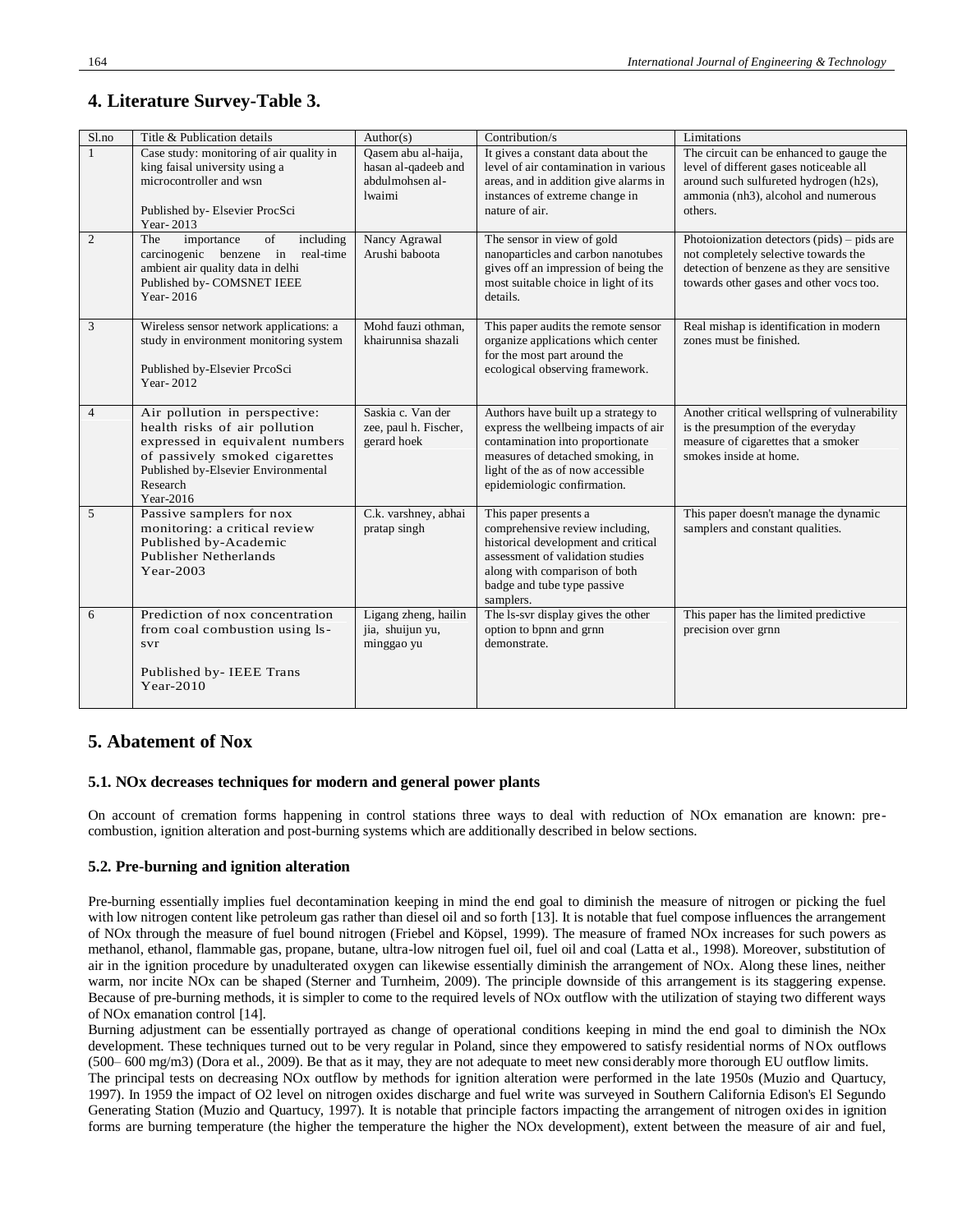blending level of air, fuel and cremation items appropriation. Henceforth, the principle focus of ignition alteration systems is to make oxygen lacking stoichiometric conditions, lessen fire temperature or to fluctuate the living arrangement time inside various parts of the ignition zone (Gomez-Garcia et al., 2005; Javed et al., 2007). This can be accomplished through the utilization of different innovations introduced in Table 3. To deal with the NOx discharge issue low abundance air (LEA) is utilized [15] [16]. This technique can be clarified as constraining the abundance wind current under 2% and has been demonstrated to unequivocally bring down the NOx content in debilitate gases (Environmental Protection Agency, 1999). A definitive level of abundance air is restricted by smoke and CO emanation in the stack (Javed et al., 2007).

| Table 4: The Comparison Of Combustion Modification Techniques. |                                                                   |                        |                                                               |
|----------------------------------------------------------------|-------------------------------------------------------------------|------------------------|---------------------------------------------------------------|
| Technique                                                      | Description                                                       | Advantages             | Disadvantages                                                 |
| Low Excess Air (LEA)                                           | Reduces oxygen availability                                       | Easy modification      | Low $NOx$ reduction                                           |
|                                                                |                                                                   | Useful for retrofit of | Incomplete burned out (can lead to high levels of             |
|                                                                |                                                                   | existing power plants  | CO)                                                           |
| Burners Out of Service<br>(BOOS)                               | Staged combustion                                                 | No capital cost        | Generally restricted to gas or oil-fired combustion processes |
|                                                                |                                                                   | Useful for retrofit of | Higher air flow for CO                                        |
|                                                                |                                                                   | existing power plants  |                                                               |
| Over Fire Air (OFA)                                            |                                                                   | All fuels              | Can lead to high levels of CO                                 |
|                                                                |                                                                   |                        | High capacity cost                                            |
|                                                                | Low $NOx Burrer$ (LNB) air Internal staged combustion             | Low operating cost     | Moderately high capacity costs                                |
| staged                                                         |                                                                   |                        |                                                               |
| Low $NOx Burner$ (LNB)                                         |                                                                   | All fuels              |                                                               |
| flue gas recirculation                                         |                                                                   |                        |                                                               |
| Low $NOx Burner (LNB)$                                         |                                                                   | Useful for retrofit of |                                                               |
| fuel staged                                                    |                                                                   | existing power plants  |                                                               |
| Flue Gas Recirculation                                         | $b30\%$ flue gas recirculated with High NO <sub>x</sub> reduction |                        | Moderately high capital cost and operating cost               |
| (FGR)                                                          | air, decreasing temperature                                       | potential for low      | Affects heat transfer and system pressures                    |
|                                                                |                                                                   | nitrogen fuels         | High energy consumption                                       |
|                                                                |                                                                   |                        | Flame instability                                             |

#### **5.3. Post-Ignition Techniques**

Post-ignition techniques, as the term recommends, are managing nitrogen oxides in deplete gases from burning procedures. They can be utilized as option or supplementary to burning alteration. In this section the wealth of post-ignition strategies was exhibited. They have picked up a considerable measure of consideration, since they can give high NOx discharge diminishment. Be that as it may, these days it is hard to satisfy the stringent emanation necessities utilizing only one system [17].

We arranged a plan Fig. 8 that outlines all the post combustion techniques depicted in this part. As a matter of first importance, two fundamental methodologies can be watched when NOx reduction is viewed as; the first is NOx expulsion from vent gas and the second is NOx decimation. On account of the main approach, NOx is normally evacuated in retention or adsorption forms. The primary downside of these procedures is exchanging the NOx from vent gas to another medium and consequently as a rule creating waste which must be dealt with at that point. The second way to deal with the issue does not posture such a risk since NOx are normally changed to amiable items. Right now, the most usually utilized NOx control strategy is specific synergist decrease (SCR) by smelling salts, which can give up to 85% lessening of NOx (Gomez-Garcia et al., 2005; Barman and Philip, 2006; Brüggemann and Keil, 2008).



**FIG. 8:** Selectron beam, NTP - non-thermal plasma, PCO - photocatalytic oxidation, SCR - selective catalytic reduction.<br> **Fig. 8:** Schematic presentation of described NO<sub>x</sub> abatement post-combustion methods.